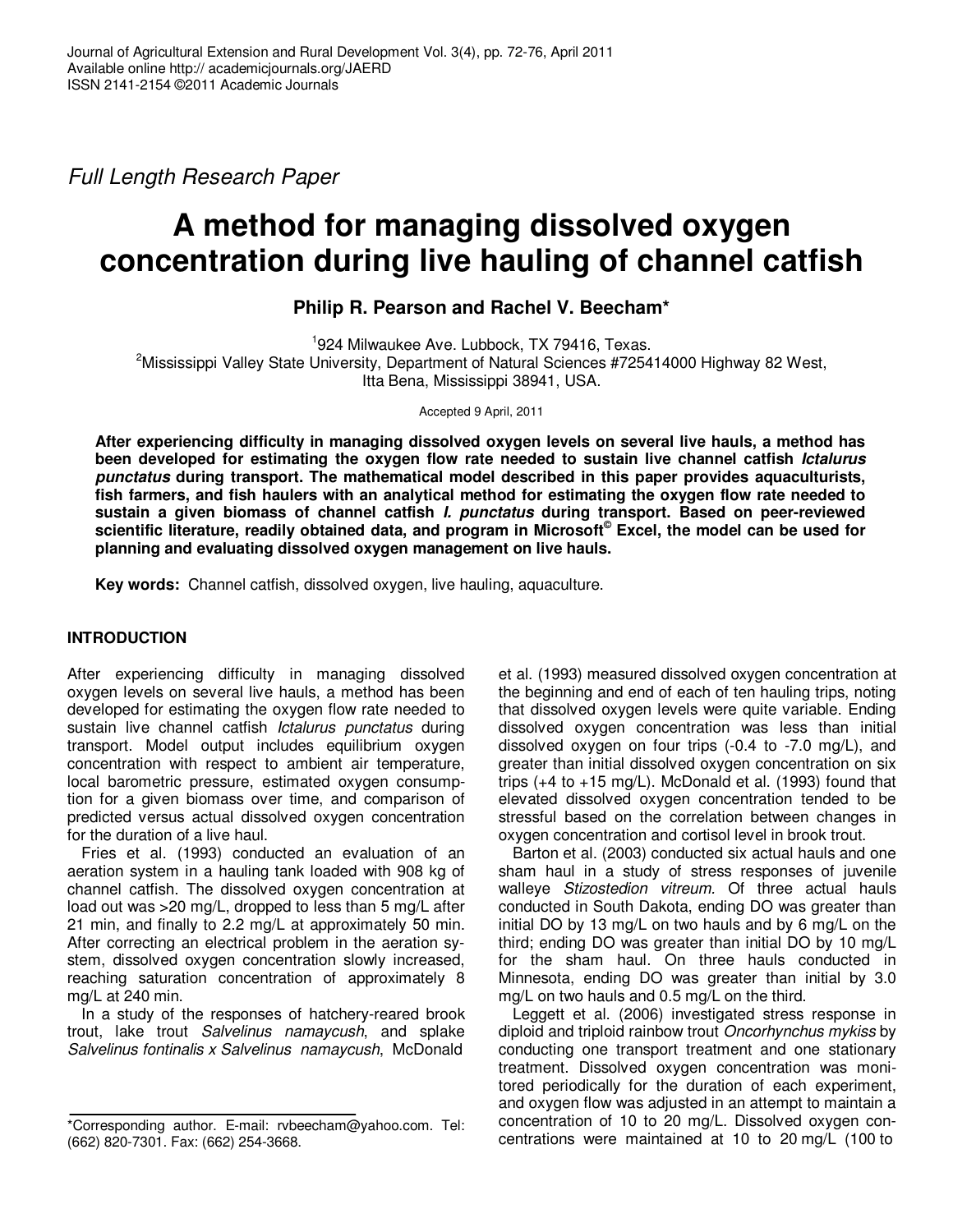200% saturation) in transport tanks, but ranged from 16 to 50 mg/L (150 to 460% saturation) in stationary tanks. Fish held in stationary tanks had significantly higher plasma cortisol and glucose levels than transported fish. Leggett et al. (2006) hypothesized that a confounding effect of hyperoxia was the cause.

Pearson et al. (2009) conducted four hauling trips during a study of the effect of loading density versus survival of golden shiners Notemigonus crysoleucas. At the end of the first trip, ending dissolved oxygen concentrations in the six hauling tanks ranged from 0.4 to 17 mg/L. In the tank having ending dissolved oxygen concentration of 0.4 mg/L, 32% (2.8 of 8.8 kg) of golden shiners died. On trips two, three, and four, ending dissolved oxygen concentrations ranged from 9.5 to >20, 17.4 to  $>20$  and 15.7 to  $>20$  mg/L, respectively. The weight of mortalities collected at the end of the last three trips was < 1% of the total fish weight transported.

Andrews and Matsuda (1975) developed an estimate of oxygen consumption for channel catfish held as 2.5 m diameter in tanks. Boyd et al. (1978) used data collected by Andrews and Matsuda (1975) to obtain an equation for estimating an hourly respiration of the channel catfish. The equation (Boyd et al., 1978) was used by Pearson and Beecham (2007) in a model to estimate the liquid oxygen volume needed to aerate a given biomass of fasted channel catfish. The mathematical model described in this paper provides aquaculturists, fish farmers, and fish haulers with an analytical method for estimating the oxygen flow rate needed to sustain a given biomass of channel catfish *Ictalurus punctatus* during transport. Based on peer-reviewed scientific literature, readily obtained data, and programmed in Microsoft<sup>®</sup> Excel, the model can be used for planning and evaluating dissolved oxygen management on live hauls.

#### **METHODS**

When developing the spreadsheet, an estimate of the mass of oxygen consumed by 1 kg of channel catfish of an average weight, held in water of a given temperature was obtained by Equation (1) derived by Boyd et al. (1978) from data originally collected by Andrews and Matsuda (1975).

Log<sub>10</sub> O<sub>2</sub> consumption by channel catfish (g/kg fish/h) =  $-0.999 0.000957$  W + 0.0000006 W<sup>2</sup> + 0.0327 T - 0.0000087 T<sup>2</sup> + 0.0000003 WT……………………………………………………..(1)

where, W = average channel catfish weight in g, and  $T =$ temperature (°C).

The equilibrium or saturation concentration for oxygen is computed using Equations (2) to /(4). Equation (3) (Colt, 1984) computes the Bunsen coefficient for oxygen. Equation (4) (Colt, 1984) computes the vapor pressure of fresh water. The solutions of Equations (3) and (4) are entered into Equation (2) (Colt, 1984; Kean, 2008) to obtain the equilibrium or saturation oxygen concentration. The form of Equation (2) found in Kean (2008) was used in the development of the spreadsheet. The forms of Equation (2) found in both Colt (1984) and Kean (2008) give the same result.

C (oxygen) (mg/L) = 1,000  $\beta$ K X(760 - Pwater)/760............(2)

where  $\beta$  = bunsen coefficient of oxygen (L/L atm);  $K = 1.42903$ (conversion factor: ml/L to mg/L);  $X = 0.20946$  (fraction of oxygen in atmospheric air), and  $P_{water}$  = vapor pressure of water (mmHg)

Log<sub>e</sub> β = a<sub>1</sub> + a<sub>2</sub>(100/T) + a<sub>3</sub> log<sub>e</sub>(T/100) + S[ b<sub>1</sub> + b<sub>2</sub> (T/100) + b<sub>3</sub> (T/100<sup>2</sup> )] ……………………………………………………………(3)  $a_1 = -58.3877$ ;  $a_2 = 85.8079$ ;  $a_3 = 23.8439$ ;  $b_1 = -0.034892$ ;  $b_2 =$ 0.015568;  $b_3 = -0.0019387$ ; T = air temperature (Kelvin) = (273.15  $+$  °C); S = salinity (%o), and  $e_s = e_{st}10^2$ .  $Z = a((Ts/T)-1 + b \log_{10}(Ts/T) + c(10^{d(1 - (T/Ts))} - 1) + f(10^{h((Ts/T)-1)} - 1)$ 

where  $a = -7.90298$ ; b = 5.02808; c = -1.3816E-7; d = 11.344;  $f = 8.1328E-3$ ; h =  $-3.49149$ ;  $e_{st}$  = local barometric pressure (mb);  $T_s = 373.16$  Kelvin, and T = air temperature (Kelvin)

… ……………………………………………………………………. (4)

Ambient air temperature and barometric pressure for many localities are available from the United States National Weather Service (NWS). A hand-held electronic digital altimeter could also be used for finding these values while in the field.

In July 2008, model predictions were compared to actual data collected during a mock hauling trip conducted near Stuttgart, Arkansas. Weather data for June 30, 2008, was used to estimate ambient air temperature and barometric pressure for the test date (July 1, 2008). Water temperature measurements taken on June 30, 2008, were used to estimate water temperature on July 1, 2008. A simulated harvest was performed by fasting approximately 48 kg of USDA 103 line channel catfish (mean weight 53 g) for 48 h. Dip nets were used to capture fish held in two vats. The fish were transferred to three 1.2 m diameter vats containing fresh well water and salt (1.5‰), and held overnight. At 07:00 h the following morning, the fish were transferred to a 1.2 m diameter circular vat containing approximately 644 L fresh well water and salt (5‰). Oxygen flow to one AS202 ultra fine bubble ceramic diffuser (Aquatic Ecosystems, Apopka, Florida) was controlled by an acrylic flow meter (Key Instruments, Trevose, Pennsylvania) having range of 0.1 to 2.2 L/min. Documentation included with the diffuser stated that oxygen transfer efficiency for this diffuser is 40 to 55% at depth of 1 m. Water depth in the holding vat was 0.56 m, so oxygen transfer efficiency was estimated at 30%. The sensor probe of a YSI–550A dissolved oxygen meter (YSI Environmental Incorporated, Yellow Springs, Ohio), calibrated to 61 m elevation and 5‰ salinity in the vat at 07:30 h, was placed inside the vat and the vat was covered with a tarp. Dissolved oxygen concentration (mg/L and water temperature (ºC) were measured at 15 min intervals from 07:30 to 11:30 h.

#### **RESULTS AND DISCUSSION**

Microsoft<sup>©</sup> Excel was selected for this application because it is widely distributed and the programming code is straightforward. Individual users have control over the auto fill feature, so the prototype requires manual entry of repetitive data. No cells in the prototype are hidden, protected, or locked, so users may customize the spreadsheet by using auto fill, adding more rows or columns, or by applying other enhancements. Data is entered in rows 2 to 19; results are presented in rows 22 to 32 (Table 1). The exception to this rule is found in row18, where the dissolved oxygen concentration at the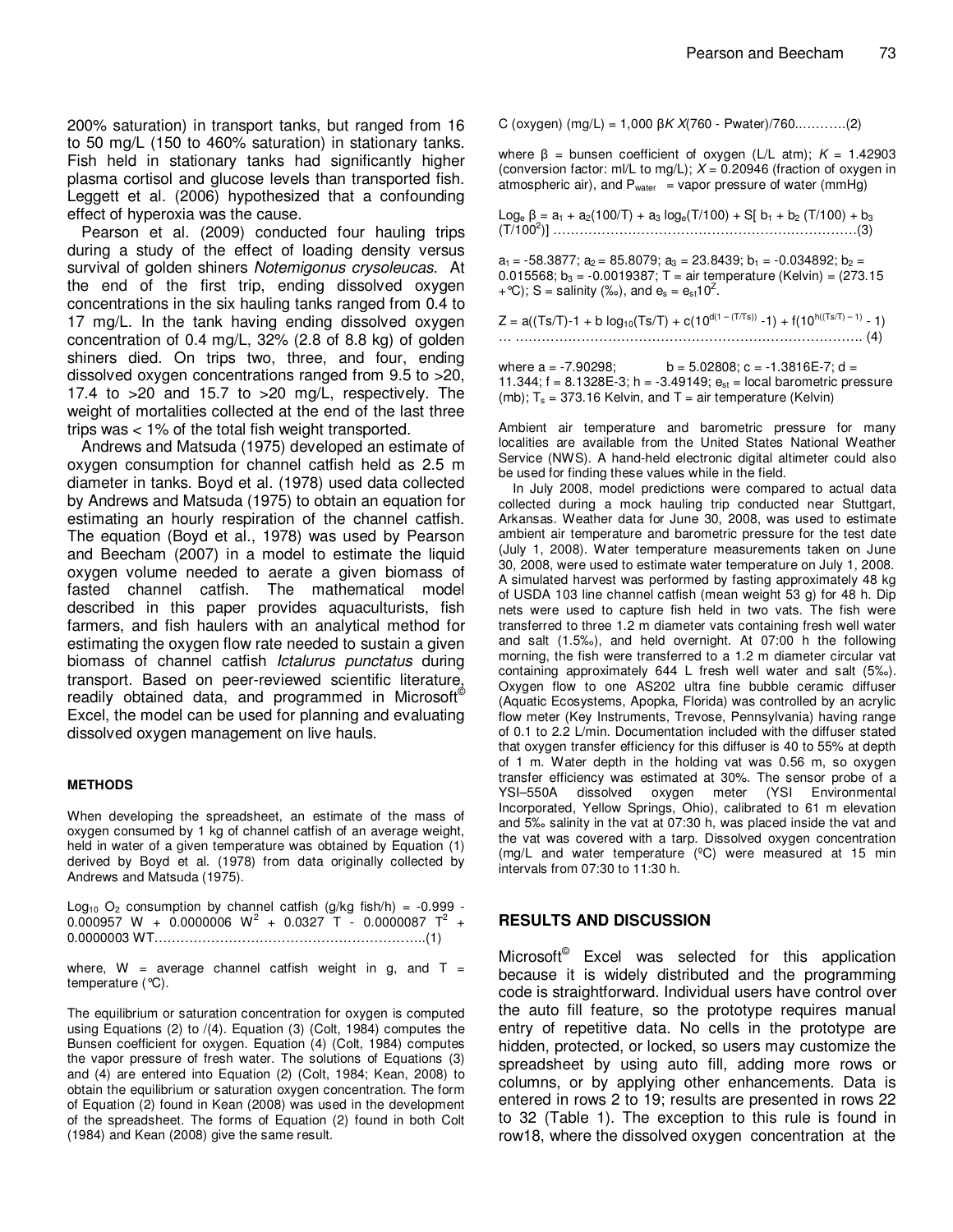|    | Α                                       | в             | C      | D              | E    | F    | G    | H       |                | J    | Κ                | L    | М    | Ν    | O    | P    | Q    | $\mathbf R$ |
|----|-----------------------------------------|---------------|--------|----------------|------|------|------|---------|----------------|------|------------------|------|------|------|------|------|------|-------------|
| 01 | Input                                   |               |        |                |      |      |      |         |                |      |                  |      |      |      |      |      |      |             |
| 02 | Hauling tank                            | id            |        | n/a            | n/a  | n/a  | n/a  | n/a     | n/a            | n/a  | n/a              | n/a  | n/a  | n/a  | n/a  | n/a  | n/a  | n/a         |
| 03 | Transport date                          | mmddyy        | 070108 | n/a            | n/a  | n/a  | n/a  | n/a     | n/a            | n/a  | n/a              | n/a  | n/a  | n/a  | n/a  | n/a  | n/a  | n/a         |
| 04 | Interval number                         | n/a           | 1      | $\overline{2}$ | 3    | 4    | 5    | 6       | 7              | 8    | 9                | 10   | 11   | 12   | 13   | 14   | 15   | 16          |
| 05 | Interval length                         | min           | 15     | 15             | 15   | 15   | 15   | 15      | 15             | 15   | 15               | 15   | 15   | 15   | 15   | 15   | 15   | 15          |
| 06 | Begin (24 h)                            | time          | 730    | 745            | 800  | 815  | 830  | 845     | 900            | 915  | 930              | 945  | 1000 | 1015 | 1030 | 1045 | 1100 | 1115        |
| 07 | End (24 h)                              | time          | 745    | 800            | 815  | 830  | 845  | 900     | 915            | 930  | 945              | 1000 | 1015 | 1030 | 1045 | 1100 | 1115 | 1130        |
| 08 | Ambient air temperature                 | $\mathcal{C}$ | 22     | 22             | 23   | 23   | 24   | 24      | 25             | 25   | 26               | 26   | 26   | 26   | 27   | 27   | 27   | 28          |
| 09 | Barometric pressure                     | mb            | 1022   | 1022           | 1022 | 1022 | 1022 | 1022    | 1022           | 1022 | 1022             | 1022 | 1022 | 1022 | 1022 | 1022 | 1022 | 1022        |
| 10 | Water in hauling tank                   | L             | 644    | 644            | 644  | 644  | 644  | 644     | 644            | 644  | 644              | 644  | 644  | 644  | 644  | 644  | 644  | 644         |
| 11 | Sodium chloride                         | kg            | 3.2    | 3.2            | 3.2  | 3.2  | 3.2  | 3.2     | 3.2            | 3.2  | 3.2              | 3.2  | 3.2  | 3.2  | 3.2  | 3.2  | 3.2  | 3.2         |
| 12 | Water temperature                       | $\mathcal{C}$ | 23     | 23             | 23   | 23   | 23   | 23      | 23             | 24   | 24               | 24   | 24   | 24   | 24   | 24   | 24   | 25          |
| 13 | <b>Total biomass</b>                    | kg            | 48     | 48             | 48   | 48   | 48   | 48      | 48             | 48   | 48               | 48   | 48   | 48   | 48   | 48   | 48   | 48          |
| 14 | Mean fish weight                        | g             | 53     | 53             | 53   | 53   | 53   | 53      | 53             | 53   | 53               | 53   | 53   | 53   | 53   | 53   | 53   | 53          |
| 15 | Estimated diffuser otr                  | percent       | 30     | 30             | 30   | 30   | 30   | 30      | 30             | 30   | 30               | 30   | 30   | 30   | 30   | 30   | 30   | 30          |
| 16 | $O2$ flow rate (selected)               | L/min         | 1.0    | 1.0            | 1.0  | 1.0  | 1.0  | 1.0     | 1.0            | 1.0  | 1.0              | 1.0  | 1.0  | 1.0  | 1.0  | 1.0  | 1.0  | 1.0         |
| 17 | $O2$ flow rate (per meter)              | L/min         | 1.3    | 1.0            | 1.0  | 1.0  | 1.0  | 1.0     | 1.0            | 0.9  | 0.8              | 0.5  | 0.5  | 0.5  | 0.5  | 0.5  | 0.5  | 0.5         |
| 18 | DO (at beginning of interval)           | mg/L          | 4.7    | 5.9            | 7.7  | 7.8  | 8.2  | 8.5     | 9.0            | 9.5  | 10.8             | 11.8 | 12.0 | 11.3 | 10.3 | 9.8  | 8.8  | 8.0         |
| 19 | DO (at end of interval)                 | mg/L          | 5.9    | 7.7            | 7.8  | 8.2  | 8.5  | 9.0     | 9.5            | 10.8 | 11.8             | 12.0 | 11.3 | 10.3 | 9.8  | 8.8  | 8.0  | 7.4         |
| 21 | Results                                 |               |        |                |      |      |      |         |                |      |                  |      |      |      |      |      |      |             |
| 22 | Interval number                         | n/a           | 1      | $\overline{c}$ | 3    | 4    | 5    | $\,6\,$ | $\overline{7}$ | 8    | $\boldsymbol{9}$ | 10   | 11   | 12   | 13   | 14   | 15   | 16          |
| 23 | Cumulative transport time               | min           | 15     | 30             | 45   | 60   | 75   | 90      | 105            | 120  | 135              | 150  | 165  | 180  | 195  | 210  | 225  | 240         |
| 24 | Salinity (g salt / kg water)            | %             | 5.0    | 5.0            | 5.0  | 5.0  | 5.0  | 5.0     | 5.0            | 5.0  | 5.0              | 5.0  | 5.0  | 5.0  | 5.0  | 5.0  | 5.0  | 5.0         |
| 25 | Loading density                         | g/L           | 75     | 75             | 75   | 75   | 75   | 75      | 75             | 75   | 75               | 75   | 75   | 75   | 75   | 75   | 75   | 75          |
| 26 | $O2$ consumed (per kg)                  | $g$ //h       | 0.5    | 0.5            | 0.5  | 0.5  | 0.5  | 0.5     | 0.5            | 0.5  | 0.5              | 0.5  | 0.5  | 0.5  | 0.5  | 0.5  | 0.5  | 0.6         |
| 27 | O <sub>2</sub> consumed (total biomass) | L/min         | 0.3    | 0.3            | 0.3  | 0.3  | 0.3  | 0.3     | 0.3            | 0.3  | 0.3              | 0.3  | 0.3  | 0.3  | 0.3  | 0.3  | 0.3  | 0.3         |
| 28 | O <sub>2</sub> flow rate (computed)     | L/min         | 0.9    | 0.9            | 0.9  | 0.9  | 0.9  | 0.9     | 0.9            | 1.0  | 1.0              | 1.0  | 1.0  | 1.0  | 1.0  | 1.0  | 1.0  | 1.1         |
| 29 |                                         |               |        |                |      |      |      |         |                |      |                  |      |      |      |      |      |      |             |
| 30 | Equilibrium concentration               | mg/L          | 8.6    | 8.6            | 8.4  | 8.4  | 8.2  | 8.2     | 8.1            | 8.1  | 7.9              | 7.9  | 7.9  | 7.9  | 7.8  | 7.8  | 7.8  | 7.7         |
| 31 | Predicted DO                            | mg/L          | 5.4    | 6.0            | 6.7  | 7.3  | 8.0  | 8.7     | 9.3            | 9.3  | 9.2              | 9.1  | 9.1  | 9.0  | 8.9  | 8.9  | 8.8  | 8.0         |
| 32 | Measured DO                             | mq/L          | 5.9    | 7.7            | 7.8  | 8.2  | 8.5  | 9.0     | 9.5            | 10.8 | 11.8             | 12.0 | 11.3 | 10.3 | 9.8  | 8.8  | 8.0  | 7.4         |

Table 1. The oxygen management model for channel catfish at 16 time intervals.

Data is entered in rows 2 to19; results are presented in rows 22 to 32. This table was developed from a Microsoft<sup>®</sup> Excel spreadsheet.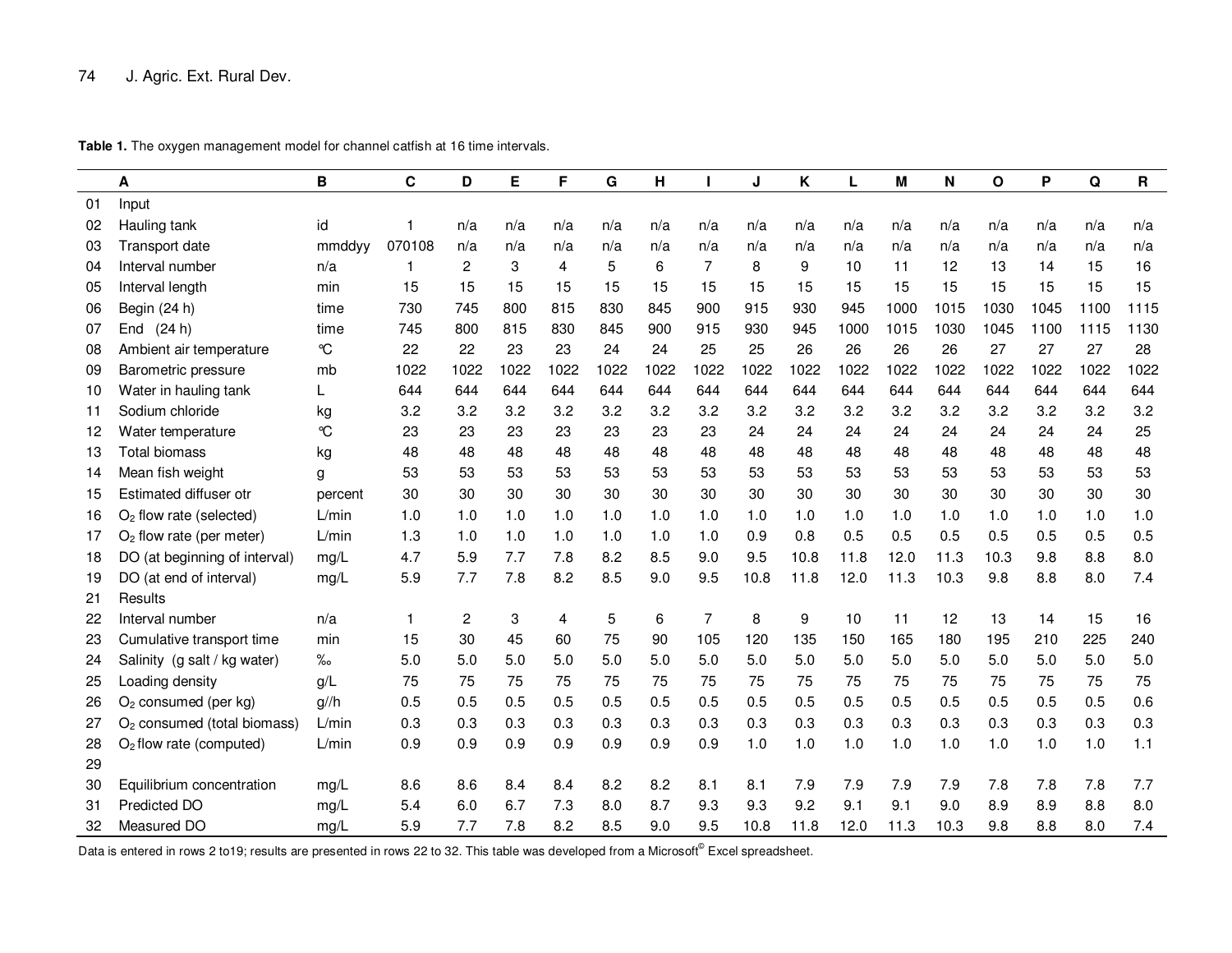

**Figure 1.** Equilibrium, predicted, and measured dissolved oxygen concentrations at 16 time intervals during a static test of an analytical model designed for management of dissolved oxygen levels while transporting live channel catfish.

beginning of the haul is entered in column C. Since the ending dissolved oxygen concentration for each interval is also the beginning dissolved oxygen concentration for the next interval, the value for cell D18, for example, was set to be equal to the value entered in cell C19.

Since the forms of Equation (2) found in both Colt (1984) and Kean (2008) give the same result, the form of Equation (2) found in Kean (2008) was used for this spreadsheet. The programming codes used in the model are as follows:

Oxygen consumption per kg fish per hour (Cell C26) =  $10^{\circ}$ ((-0.999 -(0.000957\*C14) + (0.0000006\*(C14^2)) +  $(0.0327<sup>*</sup>C12) - (0.0000087<sup>*</sup>(C12<sup>2</sup>)+ (0.0000003<sup>*</sup>C12)$ 

#### and

Equilibrium concentration of oxygen (Cell C30) =  $((EXP(-58.3877+85.8079*(100/(C8+273.15)) +$ 23.8439\*LN((C8+273.15)/100) + (C25\*(-0.034892+  $(0.015568*(CO68+273.15)/100)) + (-0.0019387*((CO68+10.0019387))$ 273.15)/100)^2)))))))\*0.393848\*((C9\*0.750064) -  $(C9*10^*((-7.90298* (373.16/ (C8+273.15))-+$  $(5.02808*LOG(373.16$   $/$   $(C8+273.15))$  $((((10)(11.344*(1-(C8+273.15)/373.16))))$  - 1)\*-1.3816\*10^-7) + (8.1328\*10^-3\*((10^(-3.49149\*((373.16/  $(C8+273.15)$  - 1)) - 1)))<sup>\*</sup>0.750064))

Cell definitions in Microsoft<sup>®</sup> Excel are entered with no spaces between characters or operators.

Channel catfish were predicted to have an average weight of 53 g and consume 0.5 g oxygen per kg fish per hour. The oxygen requirement for the 48 kg biomass was

estimated at 0.28 L/min. If oxygen transfer efficiency of the diffuser was 30%, then a flow rate of approximately 1.0 L/min would provide adequate aeration. Dissolved oxygen in the circular vat was predicted to increase from 4.7 to 9.3 mg/L during the first 120 min, and then decrease to 8.0 mg/L at 240 min. The predicted range of water temperature was 22 to 28ºC. Barometric pressure of 1022 millibars was expected.

Actual water temperature ranged from 23 to 25ºC, and barometric pressure was steady at 1023 millibars during the test. The oxygen flow rate for interval one (0730 to 0745 h) is listed as 1.25 L/min. This is a weighted average for two rates used during that interval. Oxygen flowed at 4.0 L/min from 07:30 to 07:35 h, but flow was adjusted to 1.0 L/min at 07:35 h. Dissolved oxygen concentration (as measured) increased from 4.7 to 12.0 mg/L during the first 150 min. The steady increase for several intervals was observed, and then the oxygen flow rate was reduced to approximately 0.9 L/min at 120 min, 0.75 L/min at 135 min, and 0.5 L/min at 150 min. Dissolved oxygen concentration decreased from the 12.0 mg/L maximum to 7.4 mg/L at 240 min.

Channel catfish respiration was estimated at approximately 0.9 L/min (Table 1), and provided a margin of safety by introducing oxygen at one L/min (110% of estimated need). For the first five minutes of the experiment, however, the flow meter was set at four L/min (445% of predicted need) instead of 1 L/min. This error resulted in the rapid increase in dissolved oxygen concentration during the first 30 min of the experiment (Table 1 and Figure 1). A cumulative effect of aeration at 4 L/min from 1 to 5 min, and at 1.0 L/min from 6 to 105